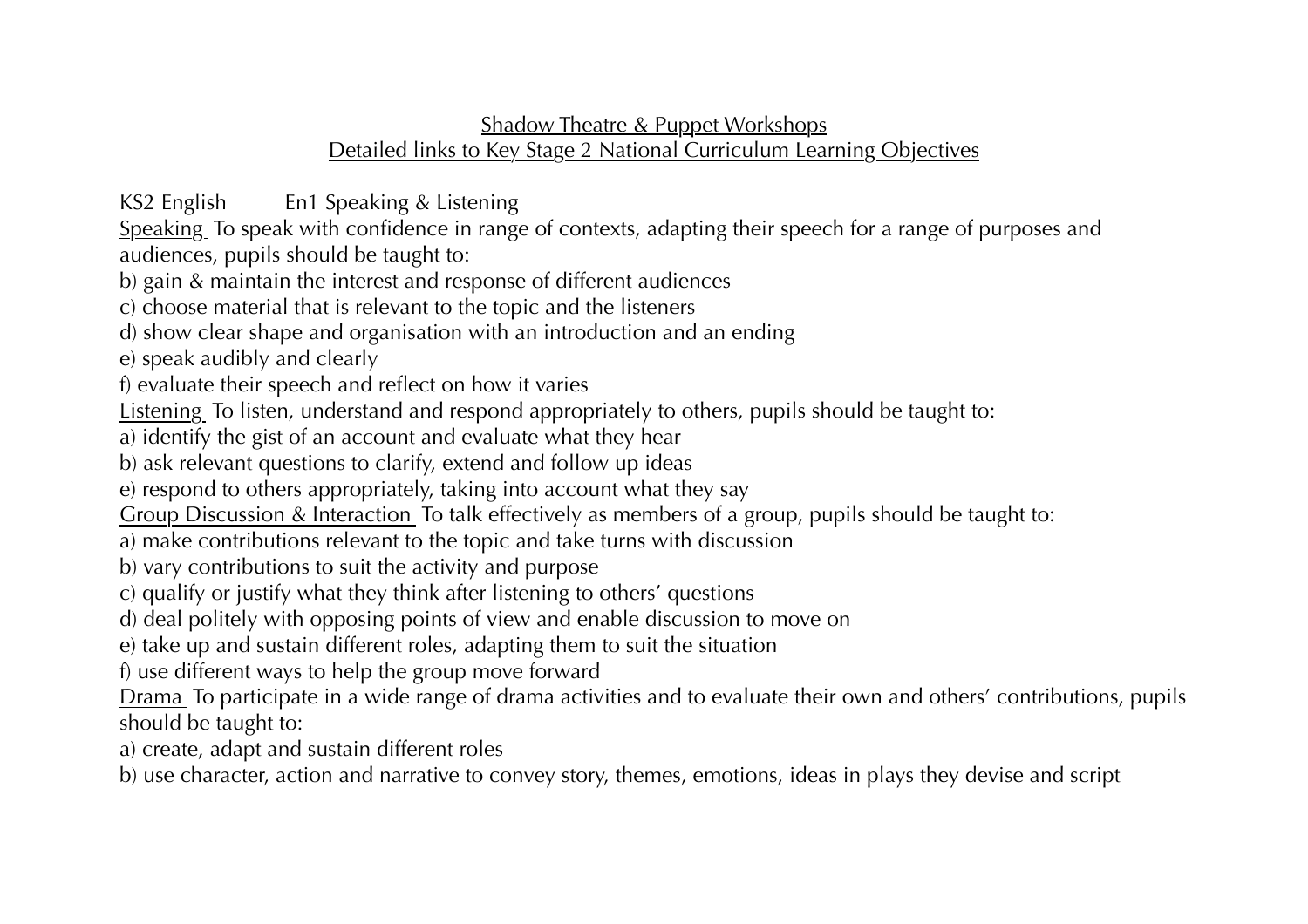c) use drama techniques to explore characters and issues

d) evaluate how they and others have contributed to the overall effectiveness of performances

Language Variation Pupils should be taught how language varies:

a) according to context and purpose

b) between standard and dialect forms

c) between spoken and written forms

Breadth of Study The range should include:

reading aloud

presenting to different audiences

extended speaking for different purposes

improvisation and working in role

scripting and performing in plays

responding to performances

KS2 English En3 Writing

Composition Pupils should be taught to:

a) choose form and content to suit a particular purpose e.g. notes to read or organise thinking

e) use features of layout, presentation and organisation effectively

Planning & Drafting To develop their writing pupils should be taught to:

a) plan

b) draft

c) revise

e) present

f) discuss and evaluate their own and each others' writing

Breadth of Study

Pupils should be taught to use their writing to help their thinking, investigating, organising and learning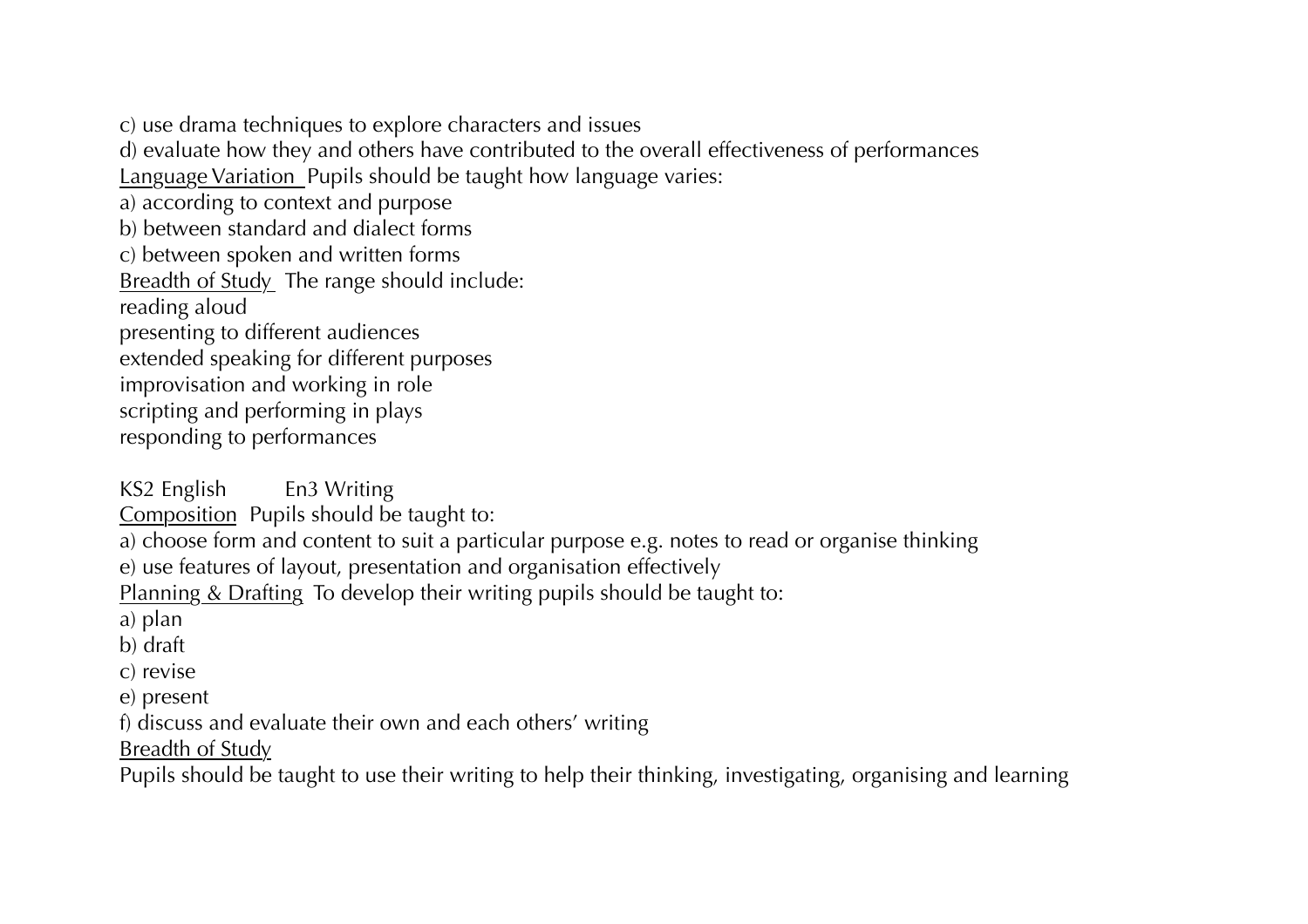The range of readers for writing should include teachers, the class, other children, adults and the wider community The range of forms of writing should include playscripts

KS2 Art & Design

Exploring and developing ideas

Pupils should be taught to:

a) record from experience and imagination, to select and record from first hand observation and to explore ideas for different purposes

c) collect visual and other information to help them develop their ideas

Investigating and making art, craft and design

Pupils should be taught to:

a) investigate and combine visual and tactile qualities of materials and processes and to match these qualities to the purpose of the work

b) apply their experience of materials and processes, developing their control of tools and techniques

c) use a variety of methods and approaches to communicate observations, ideas and feelings and to design and make images

Knowledge and understanding

a) visual and tactile elements including colour, pattern and texture, line and tone, shape, form and space, and how these elements can be combined and organised for different purposes

b) materials and processes used in art, craft and design and how these can be matched to ideas and intentions Breadth of Study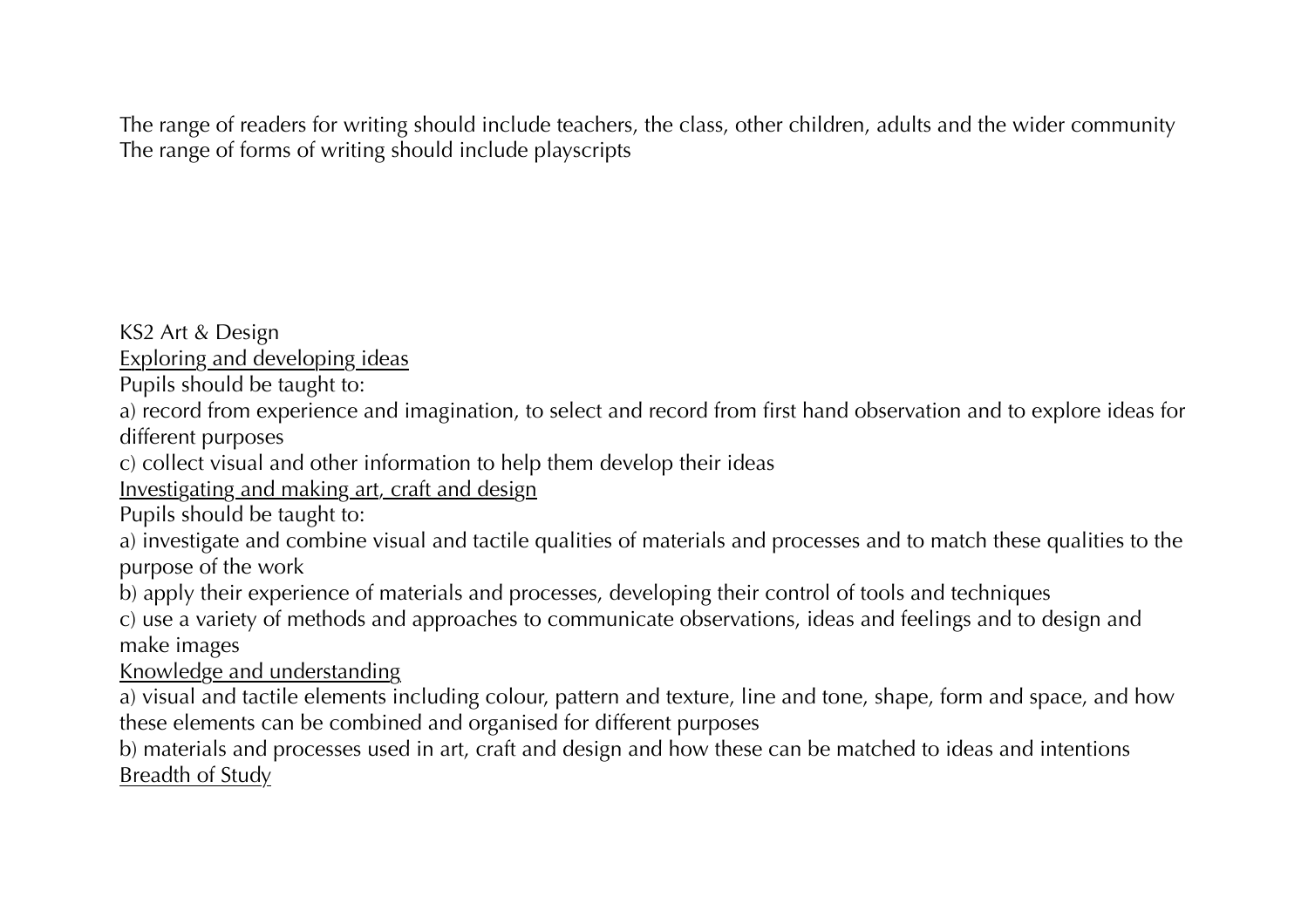During the Key Stage, pupils should be taught the knowledge, skills and understanding through:

a) exploring a range of starting points for practical work

b) working on their own, and collaborating with others, on projects in two and three dimensions and on different scales

c) using a range of materials and processes

d) investigating art, craft and design in the locality and in a variety of genres and styles

KS2 Design Technology

Working with tools, equipment, materials and components to make quality products

Pupils should be taught to:

a) select appropriate tools and techniques for making their product

b) suggest alternative ways of making their product, if first attempts fail

d) measure, mark out, cut and shape a range of materials, and assemble, join and combine components and materials accurately

e) use finishing techniques to strengthen and improve the appearance of their product

Evaluating processes and products

Pupils should be taught to:

a) reflect on the progress of their work as they design and make, identifying ways they could improve their products

b) carry out appropriate tests before making any improvements

c) recognise that the quality of a product depends on how well it is made and how well it meets its intended purpose

Knowledge and understanding of materials and components

Pupils should be taught:

a) how the working characteristics of materials affect the ways they are used

b) how materials can be combined and mixed